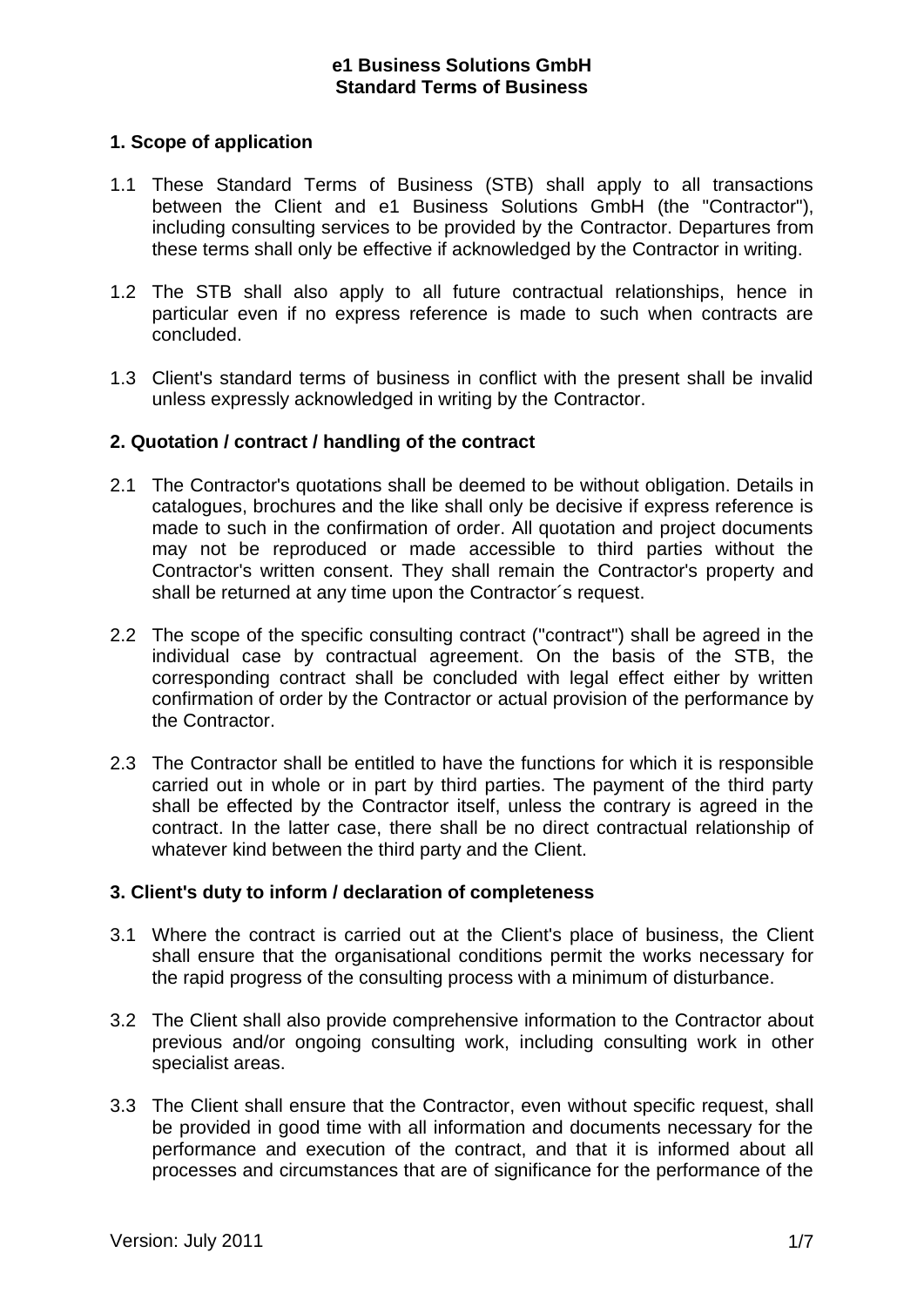contract. This shall also apply to all information, documents, processes and circumstances that only become known during the Contractor's activity.

# **4. Loyalty obligations**

- 4.1 The contracting parties undertake to apply reciprocal loyalty.
- 4.2 The Client undertakes to effect all precautions that are capable of preventing a risk to the independence of the contracted third parties and employees of the Contractor. The Client undertakes in particular not to entice any employees of the Contractor for a period of one year after termination of the contract.
- 4.3 The Contractor undertakes to report to the Client about its work in accordance with the progress of the work.

## **5. Acceptance**

5.1 If an acceptance test is agreed in the contract, the Client and the Contractor shall sign the acceptance minutes immediately after the test has been conducted, unless any substantial defects – which shall be such that render impossible the commercially reasonable use of the work results – are identified and set out in writing in the minutes. The Client shall not be entitled to refuse acceptance on the grounds of insignificant defects.

If the Client refuses to participate in the acceptance test or refuses to sign the acceptance minutes although no substantial defects have been identified, the work results shall be deemed to be accepted upon execution of the acceptance test.

If there are substantial defects that are sufficiently documented in writing, a second acceptance shall be necessary after the defects have been remedied.

- 5.2 The work results shall likewise be deemed to be accepted if they are used in productive operations before acceptance.
- 5.3 If no acceptance test is provided for, the work results shall be deemed to be accepted upon delivery.

# **6. Intellectual property rights**

- 6.1 All existing ideas, know-how and patents (and applications for such) of the Contractor that are not the result of a contract but are provided by the Contractor for the performance of the contract in question shall remain the Contractor's exclusive property.
- 6.2 All ideas, know-how and inventions that are developed by the Contractor's employees within the framework of the works on a contract shall transfer to the Contractor's exclusive property.
- 6.3 All project-related drawings and technical documents that are delivered by one of the contracting parties to the other within the framework of a contract before conclusion of the agreement or as a consequence thereof shall remain the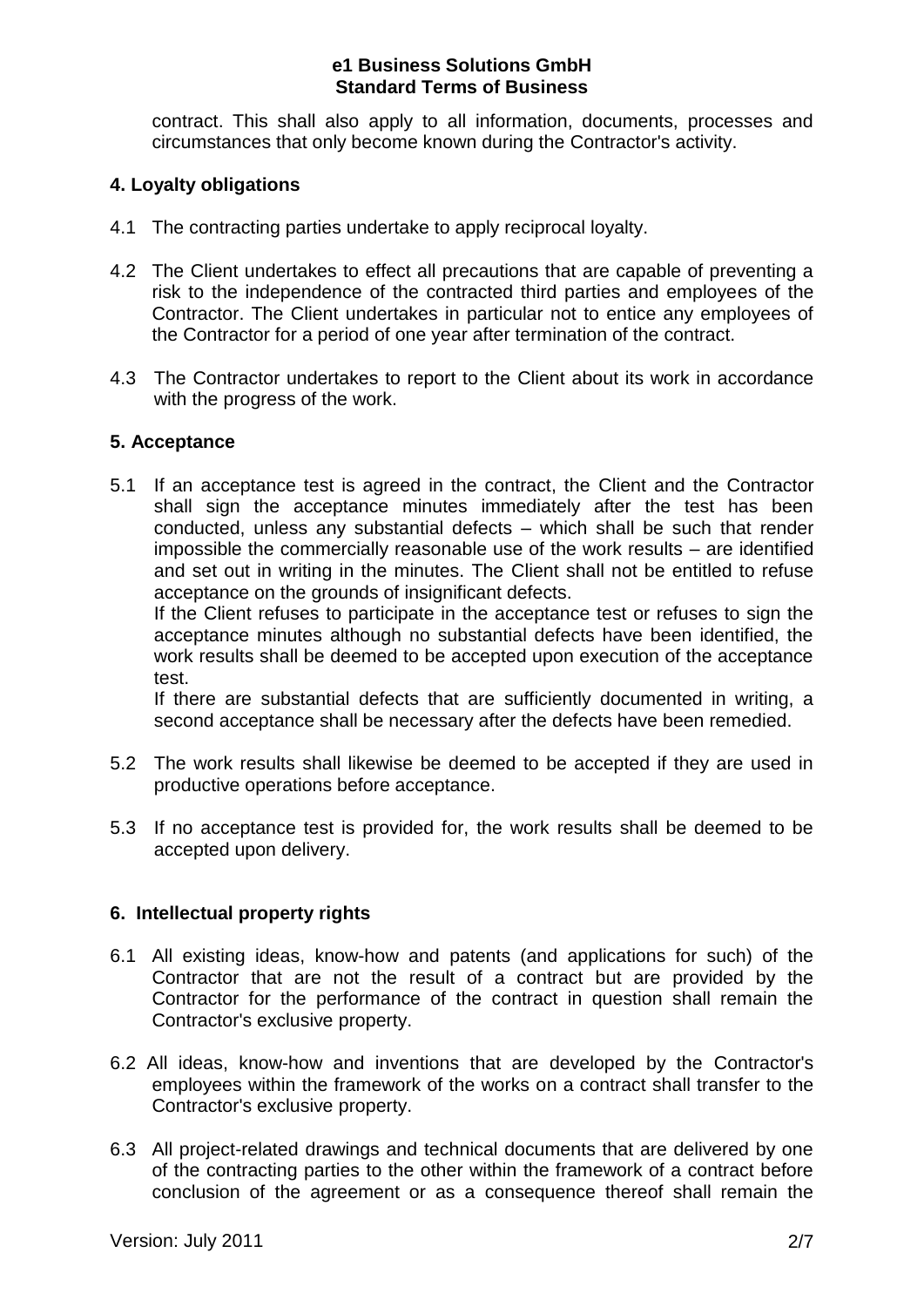exclusive property of the party providing such, and shall be treated by the other contracting party as confidential information. These drawings and technical documents shall only be used for the contract in question.

- 6.4 Subject to Sections 6.1 to 6.3, the Client shall upon performance of its payment obligations as regulated in the relevant contract, receive
	- a) a non-exclusive user right to the Contractor's ideas, know-how and inventions listed in Sections 6.1 and 6.2, whether such are patented or not, for all applications covered by the contract in question, but not for any other purposes, and
	- b) a user right to the results and documentation of the contract in question; the Client shall treat the project documentation received from the Contractor as confidential information.

Thus the Client shall not be entitled to reproduce and/or disseminate the work result without the Contractor's express consent. Under no circumstances shall an unauthorised reproduction/dissemination of the work results give rise to liability to third parties on the part of the Contractor – in particular e.g. for the accuracy of the work results. Any infringement by the Client against these provisions shall entitle the Contractor to immediately terminate all contractual relationships with the Client prematurely and to assert other statutory claims, in particular a claim to a cease-and-desist order and/or damages.

# **7. Third party intellectual property rights**

- 7.1 The Contractor shall make every effort to ensure that the work results do not infringe third party intellectual property rights.
- 7.2 If the intended use of a work result leads to a claim based on an (alleged) infringement of a third party intellectual property right, the Client shall immediately notify the Contractor thereof in writing. The Contractor shall in such a case provide appropriate support to the Client in defending such claims. If the use of a result of a work result actually infringes a valid third party intellectual property right, the Contractor shall make every effort
	- a) to modify the result of the contract in such a way that intellectual property rights are no longer infringed, or
	- b) to obtain a licence from the holder of the intellectual property right.

The Contractor's above obligations shall be limited to a total amount of 10% of the contract total in question, and shall be subject to the assertion of the claim within the deadline according to Section 8.5.

- 7.3 In any event, the Contractor shall not be liable for any settlements or agreements between the Client and third parties that are concluded without the Contractor's written consent. Nor shall the Contractor be liable for the consequences of an infringement of combination or process patents that concern the use of the work results in combination with other goods/services not originating from the Contractor. Section 7.2 sets out the Contractor's entire responsibility for infringements of intellectual property rights. The Contractor shall under no circumstances be liable for
	- a) consequential losses due to an infringement of intellectual property rights,
	- b) litigation and/or other representation costs incurred by the Client, or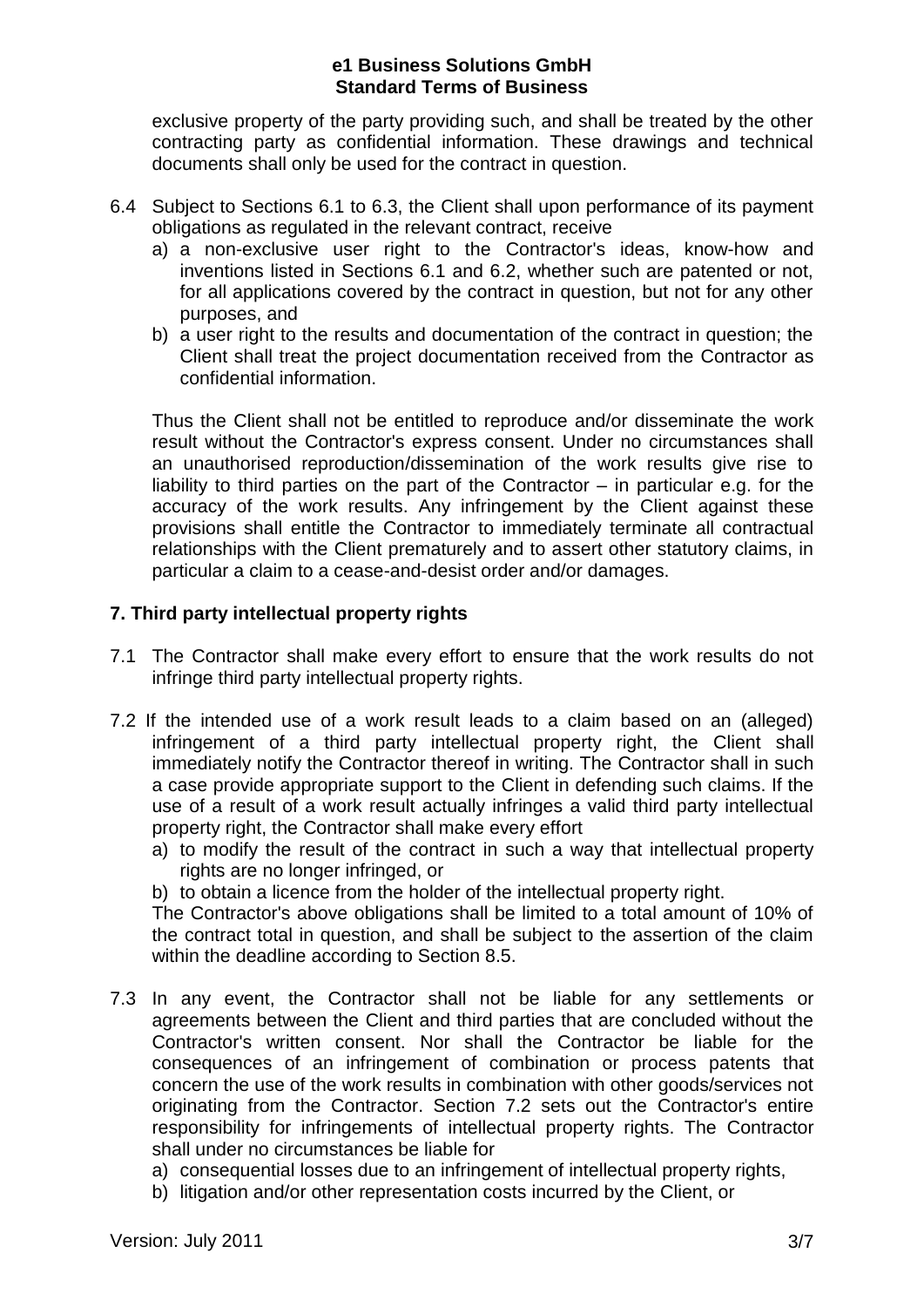c) damages awarded by the courts to third parties.

#### **8. Warranty**

- 8.1 The Contractor warrants that it shall execute the contract professionally and competently in accordance with the state of the art and in compliance with Austrian legislation, standards and regulations. The documentation prepared within the framework of a contract shall correspond to the existing usual standards for comparable projects in the IT sector.
- 8.2 The Client shall examine the work results upon receipt and shall notify the Contractor in writing about any defects within a reasonable deadline not exceeding ten (10) working days. If this obligation to inspect and notify immediately in writing is not complied with, the warranty claims shall be forfeited.
- 8.3 In the event of defective work results (including incomplete or incorrect documentation), the Contractor shall remedy such defects (complete or correct the documentation) within a reasonable period.
- 8.4 The Contractor's warranty obligations shall be restricted to the obligations defined in this present Section 8 and shall replace all other assurances and warranties, whether express or implied. The Contractor shall not be liable for any (consequential) losses that are due to defective work results unless the Contractor is guilty of intent or gross negligence.
- 8.5 The warranty period shall be six months after provision of the performance in question.

## **9. Performance of the contract**

The contract shall be performed after

- a) delivery of the corresponding reports and documentation that contain the work results of the order in question, and
- b) complete payment by the Client pursuant to Section 13.

## **10. Liability**

- 10.1 The Contractor shall only be liable for losses if it is guilty of intent or gross negligence. Any liability for indirect losses and/or consequential losses, including lost profit, product recall costs, impossibility to use, etc, shall be expressly excluded.
- 10.2 The Client's claims for damages can only be judicially asserted within a period of six months following the acquisition of knowledge of the loss and the party responsible, at the latest however within two years after the event giving rise to the claim.
- 10.3 The Client shall submit evidence that the loss is due to fault on the part of the Contractor.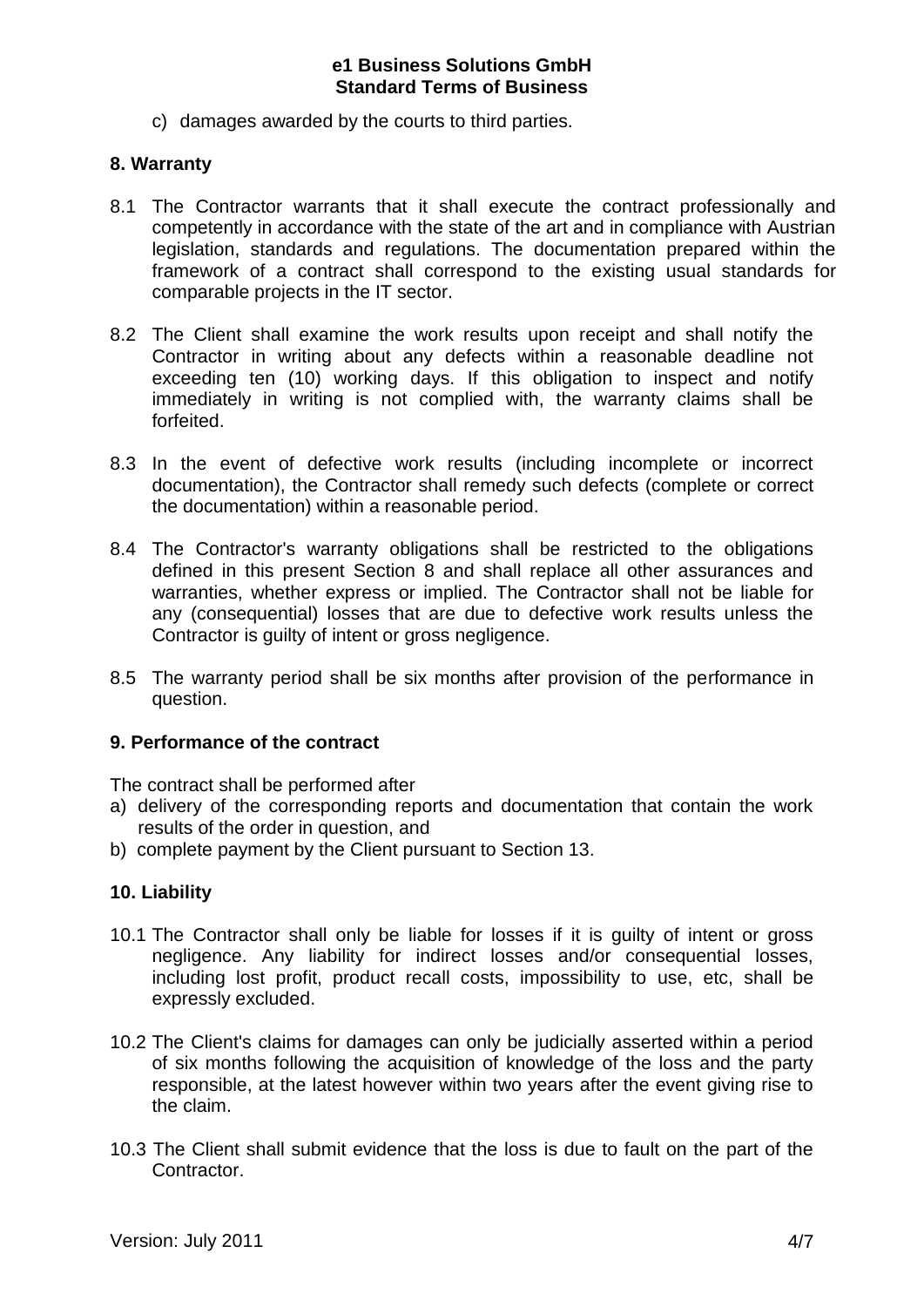- 10.4 If the Contractor provides the work results with the assistance of third parties and if in such connection warranty and/or liability claims arise against the third party, the Contractor shall assign these claims to the Client. The Client shall primarily obtain satisfaction from this third party.
- 10.5 The Contractor shall not be subject to any obligations that arise on the basis of strict liability claims and shall be indemnified and held harmless by the Client with respect to any losses and costs incurred by the Contractor in connection with any product liability claims.

## **11. Force majeure**

If the Contractor or one of its subcontractors shall be the victim of force majeure or an event that lies outside the control of the Contractor or its subcontractor, such as war, natural events, government interventions and prohibitions, energy and raw materials shortages, strikes, civil unrest, transport damage or delays etc, the Contractor shall be entitled to extend the agreed delivery period accordingly, provided that the Contractor informs the Client in writing about such an event within fourteen (14) days.

## **12. Confidentiality / data protection**

- 12.1 The Contractor undertakes to maintain confidentiality with respect to business and trade secrets becoming known to it in the course of the handling of the contract.
- 12.2 The Contractor shall be released from confidentiality as against any subcontractors and any enterprises affiliated with the Contractor (i.e. such in which the Contractor or its holding company has an at least 50% direct or indirect shareholding) which it uses to handle the contract. However, it shall impose the obligation to maintain confidentiality on the aforesaid and shall be liable for any infringement by them of the confidentiality obligation as for its own infringements.
- 12.3 The confidentiality obligation shall also apply for a period of three years after the end of the contract in question.
- 12.4 The Contractor shall be entitled to process personal data entrusted to it within the framework of the purpose of the contract in question. The Client shall guarantee the Contractor that all measures necessary for such measures, in particular those within the meaning of the Data Protection Act, such as declarations of consent by the parties affected, have been taken.

## **13. Fee**

13.1 After the corresponding provision of the performance, the Contractor shall receive the agreed fee. The Contractor shall be entitled to submit interim invoices in accordance with the progress of the work and to demand corresponding payments on account. The fee shall be due upon rendering of invoice by the Contractor.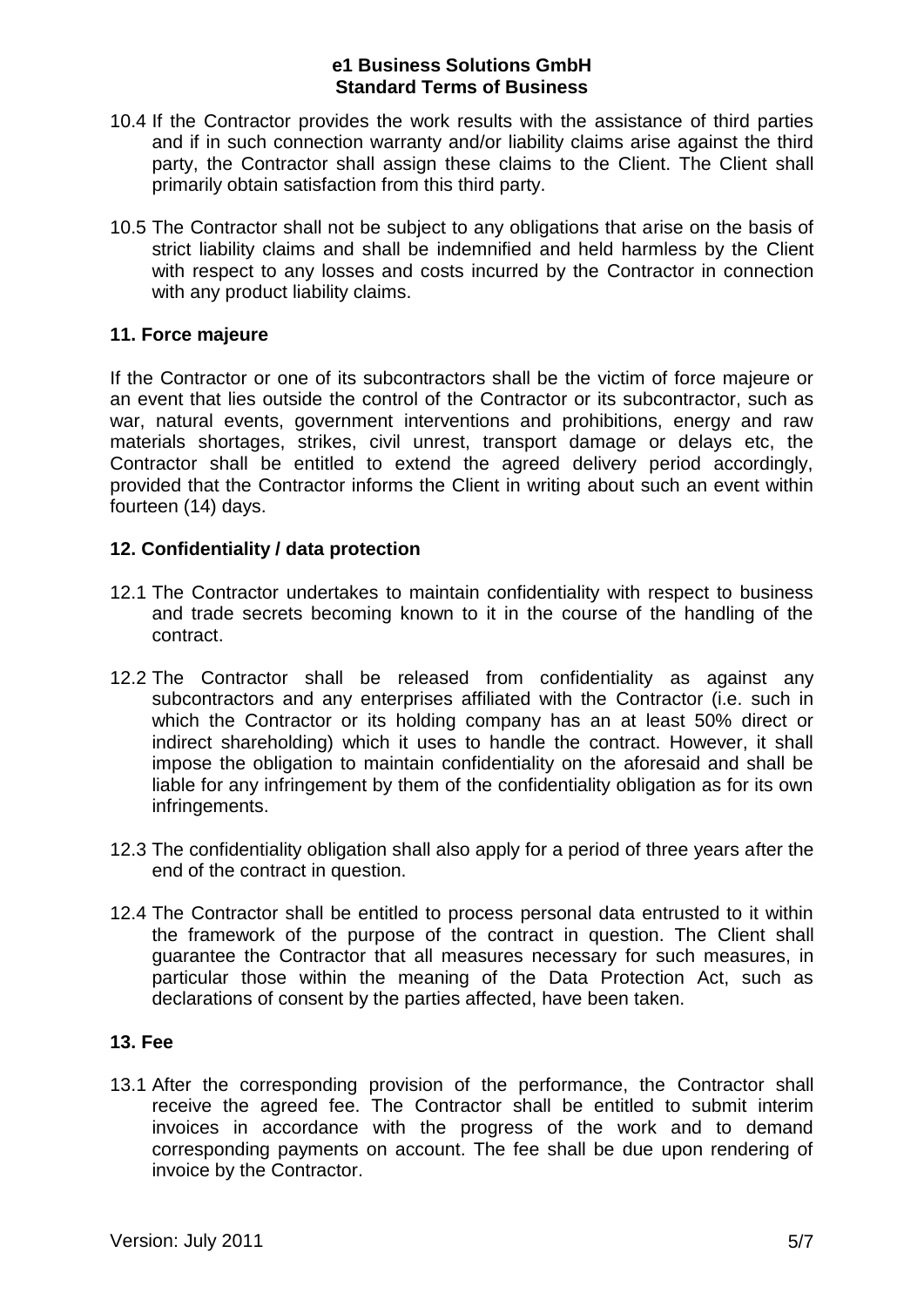- 13.2 Any cash expenditure, expenses, travel costs etc shall in addition be refunded by the Client in return for rendering of accounts by the Contractor.
- 13.3 If the performance of the agreed contract is not provided for reasons for which the Client is responsible or as a result of a justified premature termination of the contractual relationship by the Contractor, the Contractor shall retain the claim to payment of the entire fee agreed less expenditure saved. If an hourly fee is agreed, the fee shall be paid for the number of hours that were to be expected for the entire work result, less the expenditure saved. The expenditure saved shall be agreed globally at 30% of the fee for those services that the Contractor has not yet provided as of the date of the termination of the contract in question.
- 13.4 The Client shall not be entitled to retain or offset payments on the grounds of warranty or other counterclaims.
- 13.5 In the event of payment default, the Contractor can
	- a) postpone performance of its own obligations until the payments due have been effected
	- b) call in all outstanding payments (payment target shall be deemed to have been missed)
	- c) charge default interest from the due date at a rate of 8% above the base rate of interest (main refinancing operations) of the European Central Bank applicable at the time
	- d) if a reasonable grace period is not complied with, withdraw from the contract and, at its election, also from further still outstanding contracts.

The aforesaid shall not affect the assertion of further claims resulting from nonpayment.

## **14. Premature termination of contract**

- 14.1 A contract shall end as a matter of principle following provision of the performances in question by the Contractor and the Client pursuant to Section 9.
- 14.2 However, each contracting party can terminate a contract with immediate effect by written notification to the other contracting party if one of the following cases occurs:
	- a) insolvency proceedings are commenced with respect to the assets of the other contracting party or an application for the commencement of bankruptcy is dismissed for lack of assets;
	- b) the other contracting party infringes an essential provision of the contract in question and fails to remedy this infringement within 60 (sixty) days after written warning.
- 14.3 In addition to the circumstances listed in Section 14.2, the Contractor can terminate the contract immediately by written notification to the Client if
	- a) the provision of the performance becomes impossible for reasons for which the Client is responsible or is delayed for such reasons by more than a reasonable grace period to be notified to the Client in writing;